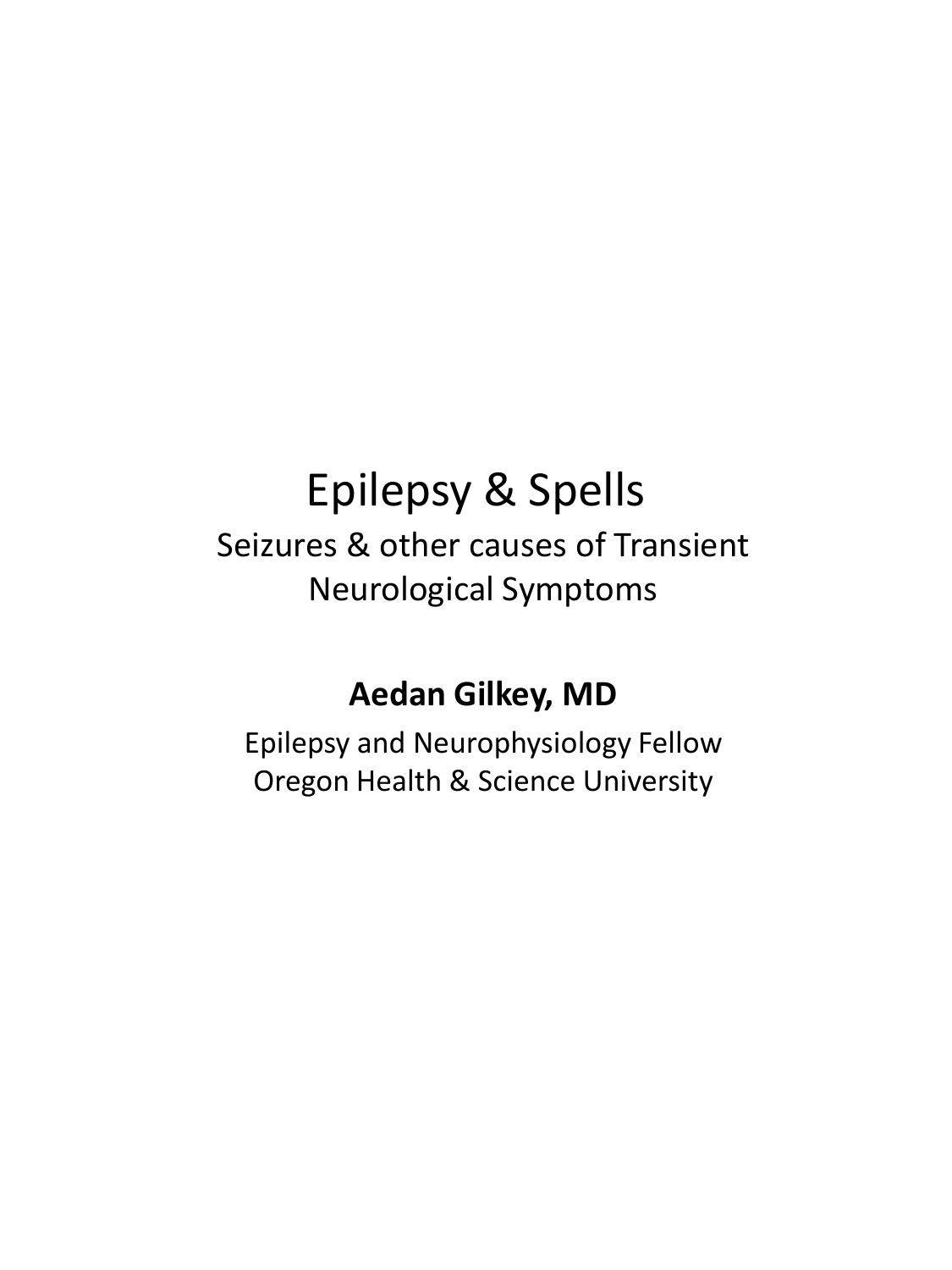## Epilepsy & Spells

Seizures & other causes of Transient Neurological Symptoms

#### **Aedan Gilkey, MD**

Epilepsy and Neurophysiology Fellow Oregon Health & Science University



NW PADRECC - Parkinson's Disease Research, Education & Clinical Center Portland VA Medical Center www.parkinsons.va.gov/Northwest 1 and 2008 and 2008 and 2008 and 2008 and 2008 and 2008 and 2008 and 2008 and 2008 and 2008 and 2008 and 2008 and 2008 and 2008 and 2008 and 2008 and 2008 and 2008 and 2008 and 2008 and 2008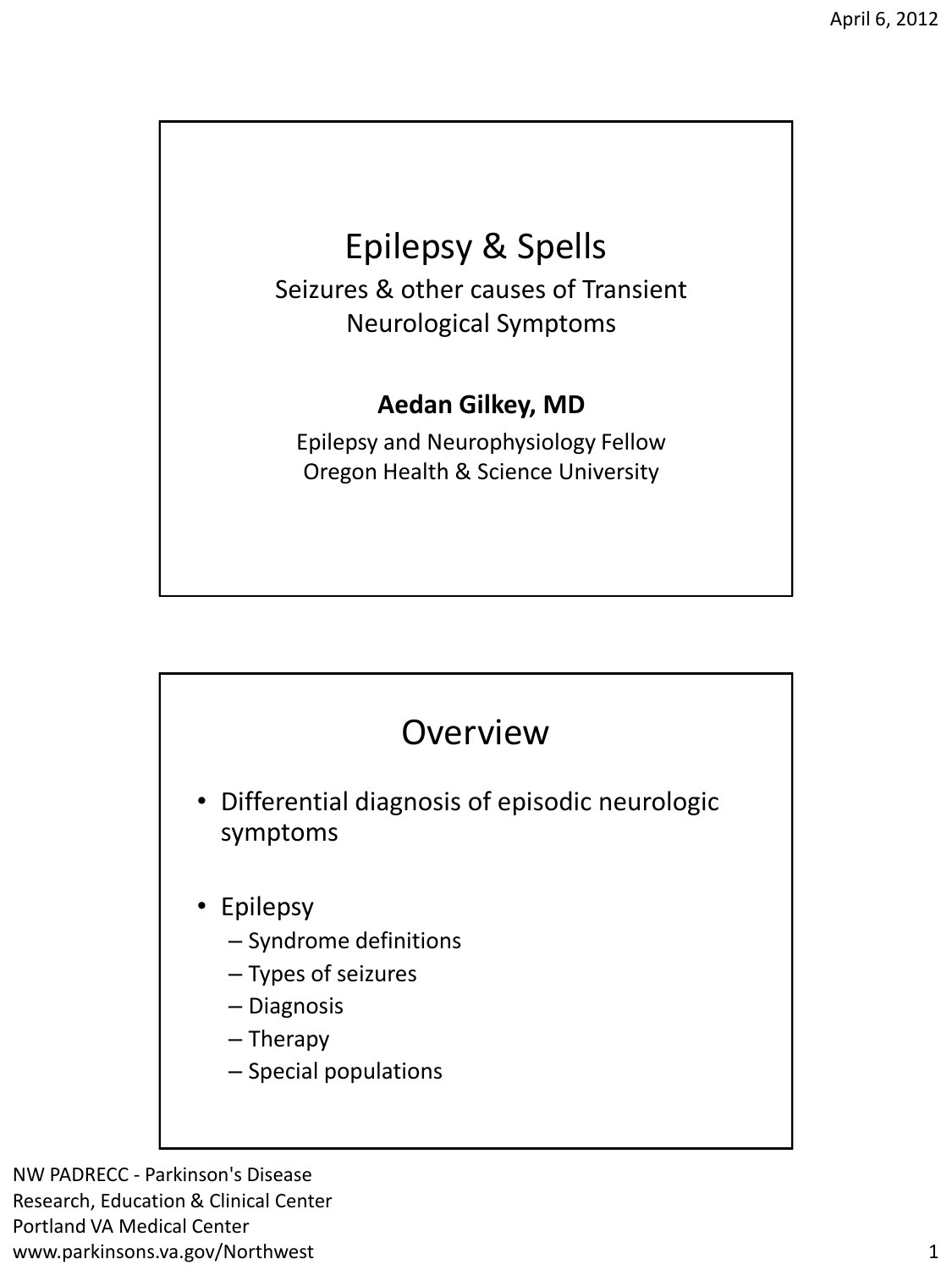#### Differential Diagnosis for Episodic neurologic symptoms

- Seizure
- Syncope
- Cerebral ischemia (TIA)
- Migraine
- Sleep disorders
- Transient Global Amnesia
- Conversion disorder
- Malingering



- Loss of consciousness caused by cerebral hypoperfusion
	- Cardiac arrhythmia
	- Orthostasis
	- Dysautonomia
	- Cough, urination, defecation
- Much more common than epilepsy
- Convulsions may be present in up to 50%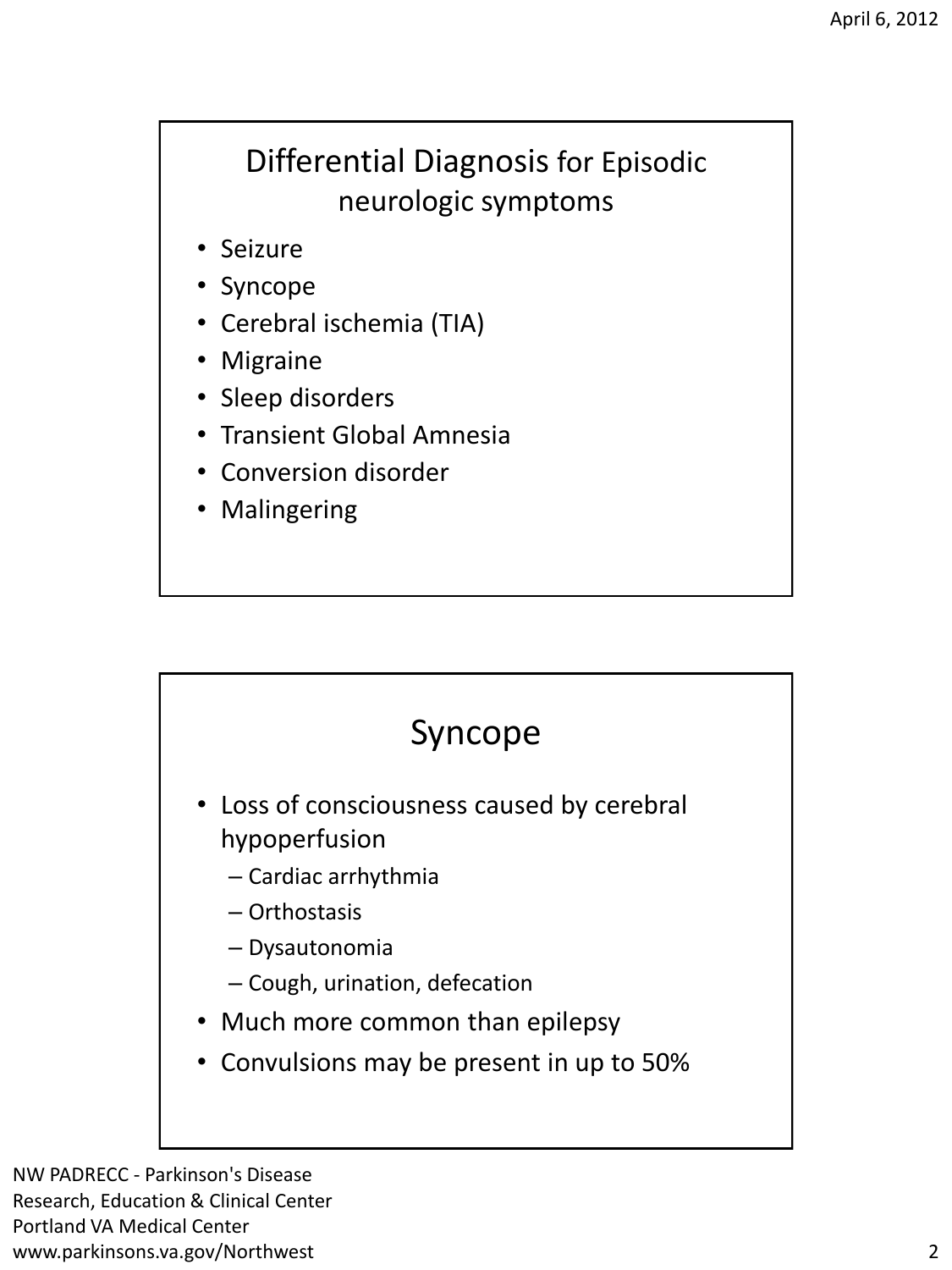New onset sudden loss of consciousness with loss of muscle tone in adulthood is syncope unless proven otherwise

#### TIA

- Usually negative symptoms
	- Exceptions, e.g. limb shaking TIA
- Last minutes to an hour
- Not as likely as seizures to be stereotyped or recurrent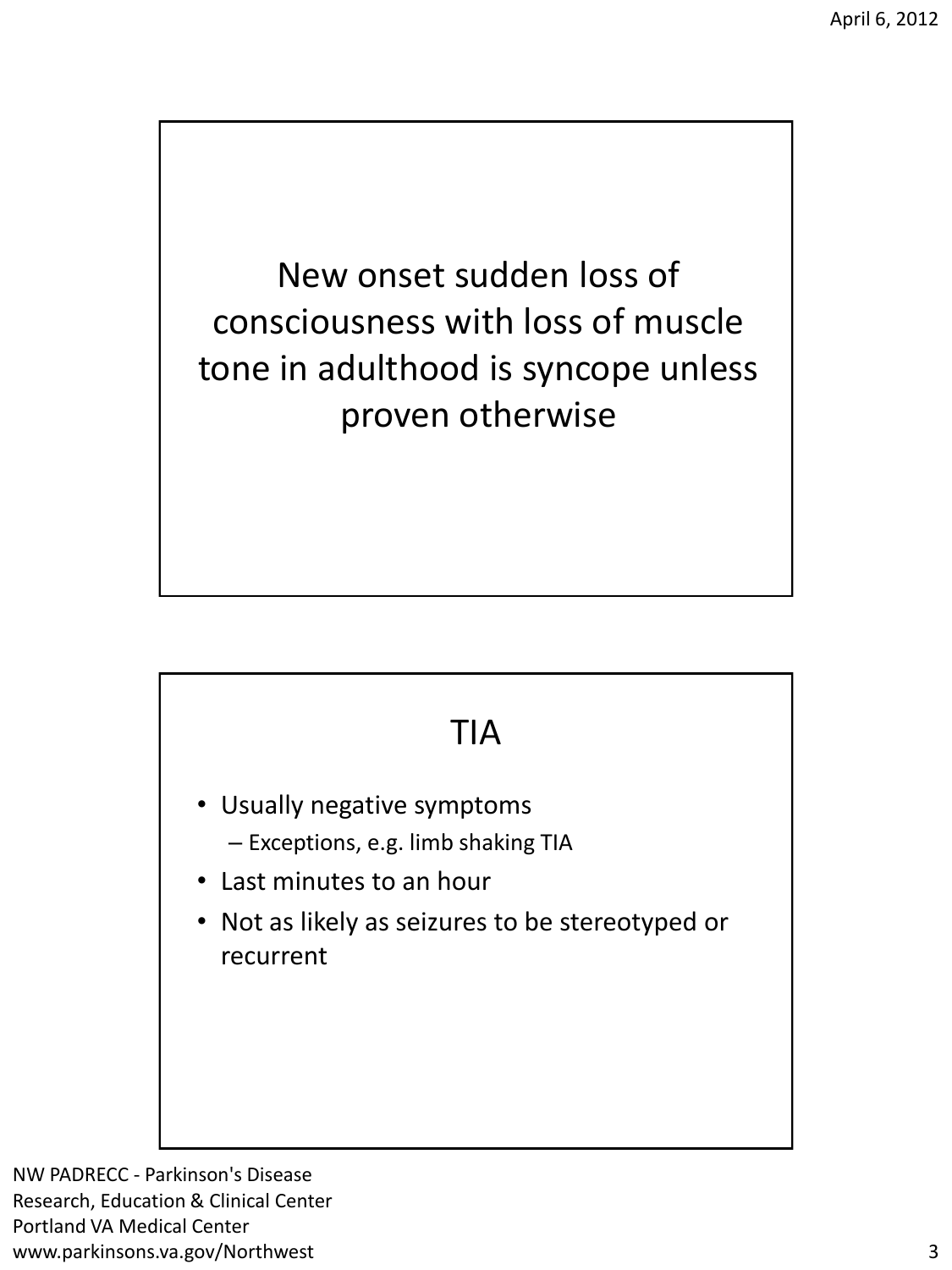## Sleep Disorders

- Hypersomnolence
- Hypnagogic/Hypnapompic jerk
- REM behavior disorder
	- May be presenting sign of PD or LBD
- Cataplexy
- Periodic limb movements of sleep
- Night terrors

#### Migraine

- Transient, episodic, and stereotyped
- May involve neurologic symptoms (aura)
- Neurologic symptoms develop over minutes – seizures, usually over seconds
- Aura precedes headache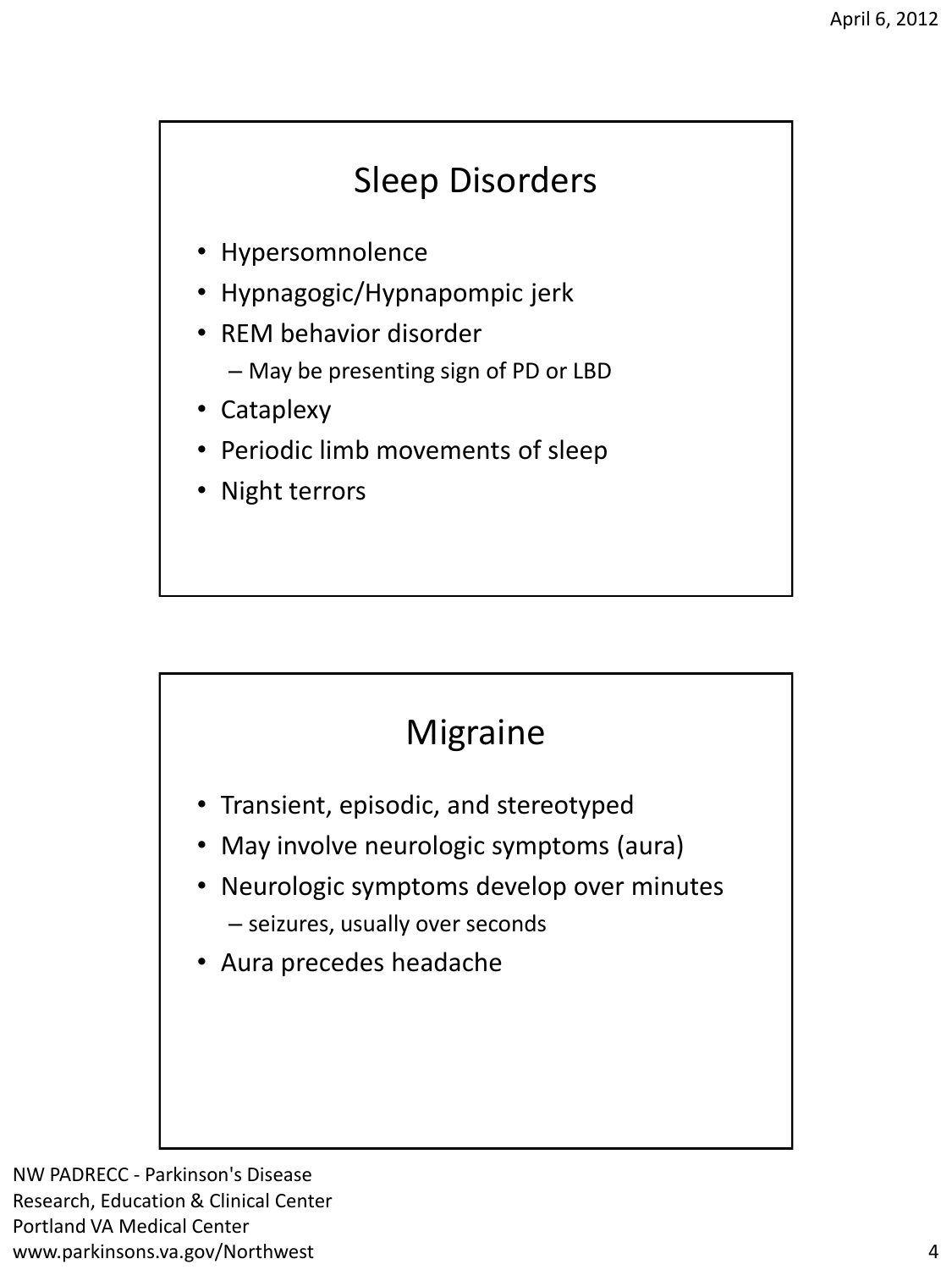#### **TGA**

- Sudden onset
- Duration typically 6 to 24 hours
- Memory impairment and confusion – May ask same question repetitively
- Usually able to carry on usual ADLs
- Resolves completely but no memory of events
- Up to 25% recurrence rate

#### Psychogenic non-epileptic spells (PNES)

- Typical characteristics
	- Eyes closed
	- Side to side head movements
	- Bilateral motor involvement with preserved responsiveness
	- Pelvic thrusting
	- Back arching
	- Prolonged screaming or crying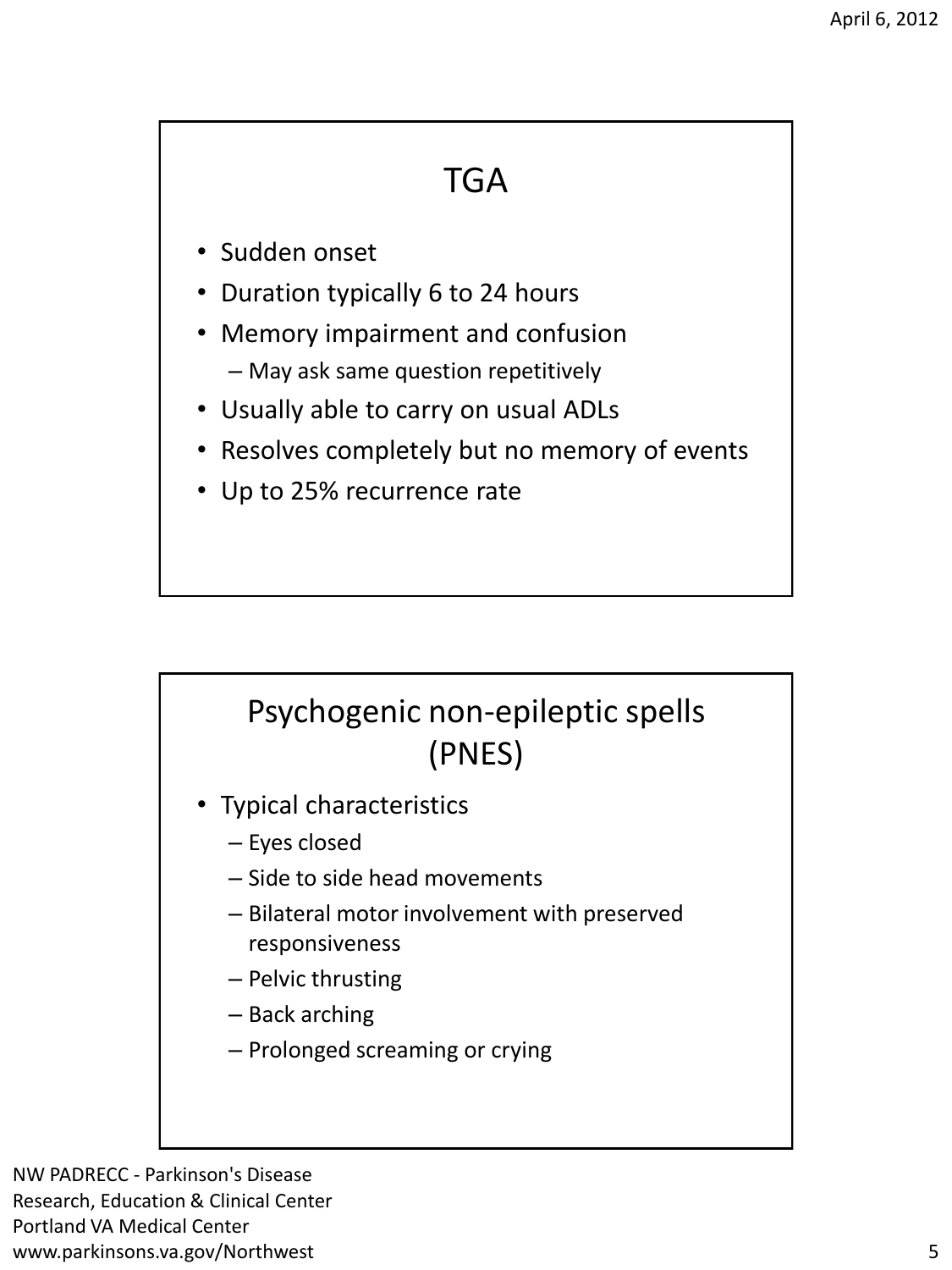#### Features favoring seizure

- Preceded by aura
- Occurring out of sleep
- Duration 30 to 120 seconds
- Eyes open
- Postictal confusion
- Amnesia
- Injury (lateral tongue and cheek biting)

#### EPILEPSY Definitions

- Generalized vs. Localization-related
- Symptomatic vs. Idiopathic
- Symptomatic vs. Cryptogenic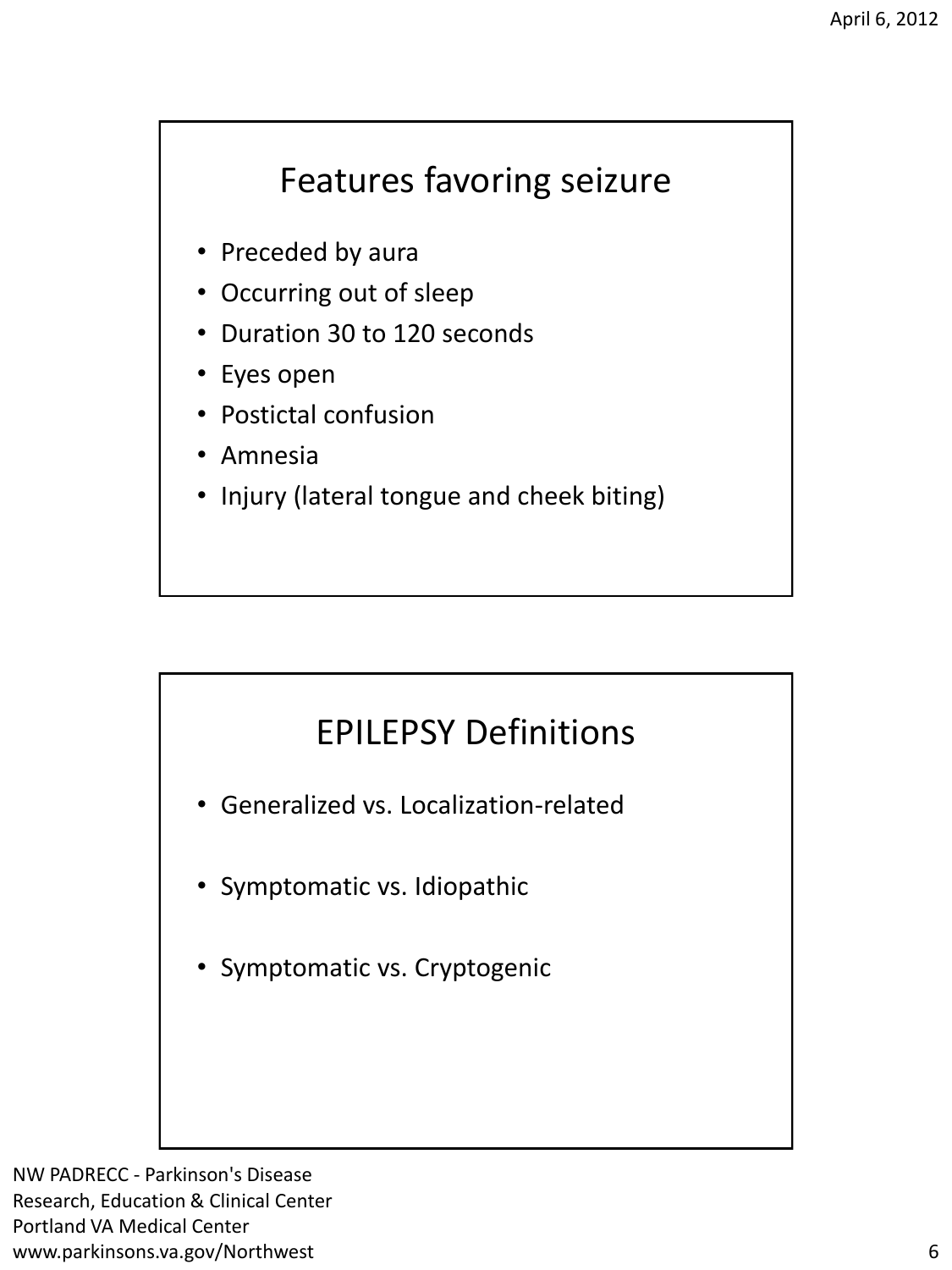#### Types of Seizures

- Simple partial
- Complex partial
- Secondarily generalized
- Absence
- Tonic-clonic
- **Myoclonic**
- Atonic

#### Simple Partial

- Focal neurologic dysfunction
- Without impairment of consciousness
- Usually "positive" symptoms
	- i.e. jerking/stiffening as opposed to weakness or tingling as opposed to numbness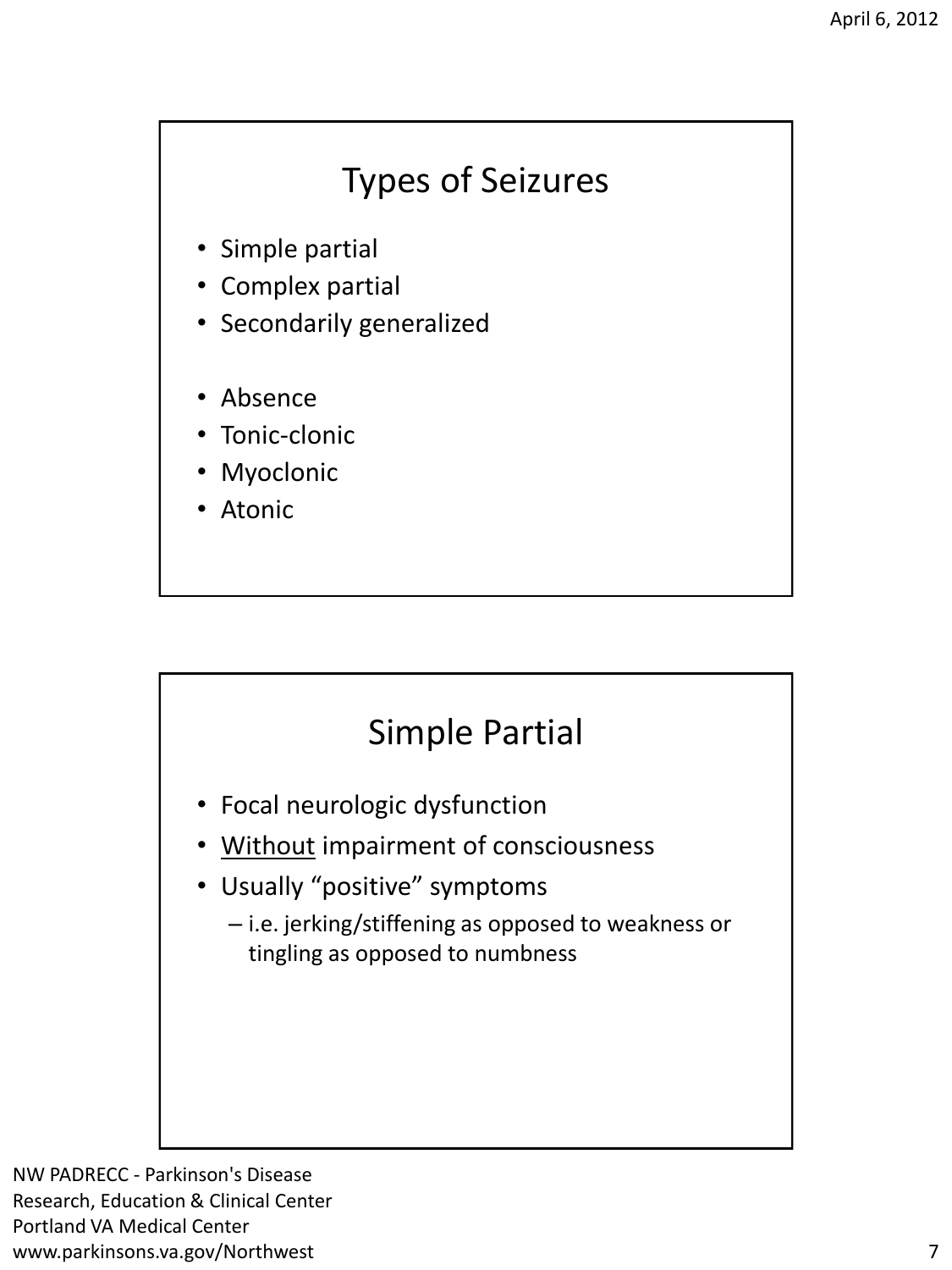#### Simple partial seizures

- Motor tonic / clonic
- Sensory paresthesias / buzzing
- Special sensory olfactory / oustatory / auditory / visual
- Psychic Déjà vu, depersonalization, micropsia/macropsia
- Emotional pleasure / fear / anger

#### Complex Partial

- Focal neurologic dysfunction
- With impairment of consciousness
- May have similar signs/symptoms as SPS
- May display automatic behaviors
	- Lip smacking
	- Repeated swallowing
	- Manual automatisms, i.e. fidgeting, rubbing, picking, scratching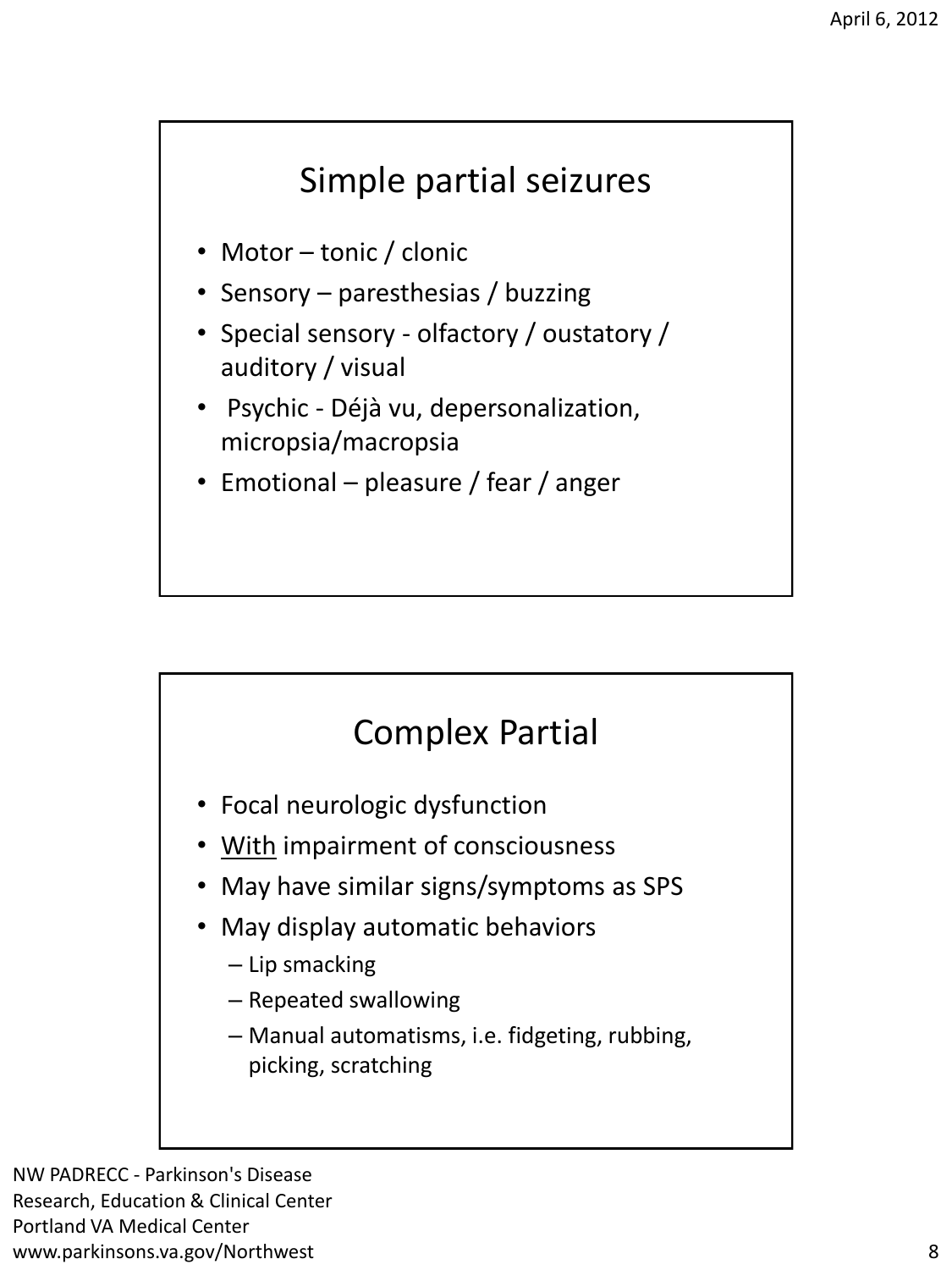## Secondarily Generalized

- May occur with or without a recognized preceding SPS or CPS
- Head and eye deviation may indicate [contralateral] hemisphere of onset

#### Generalized from onset seizures

- Absence
- Tonic-clonic
- Myoclonic
- Tonic
- **Atonic**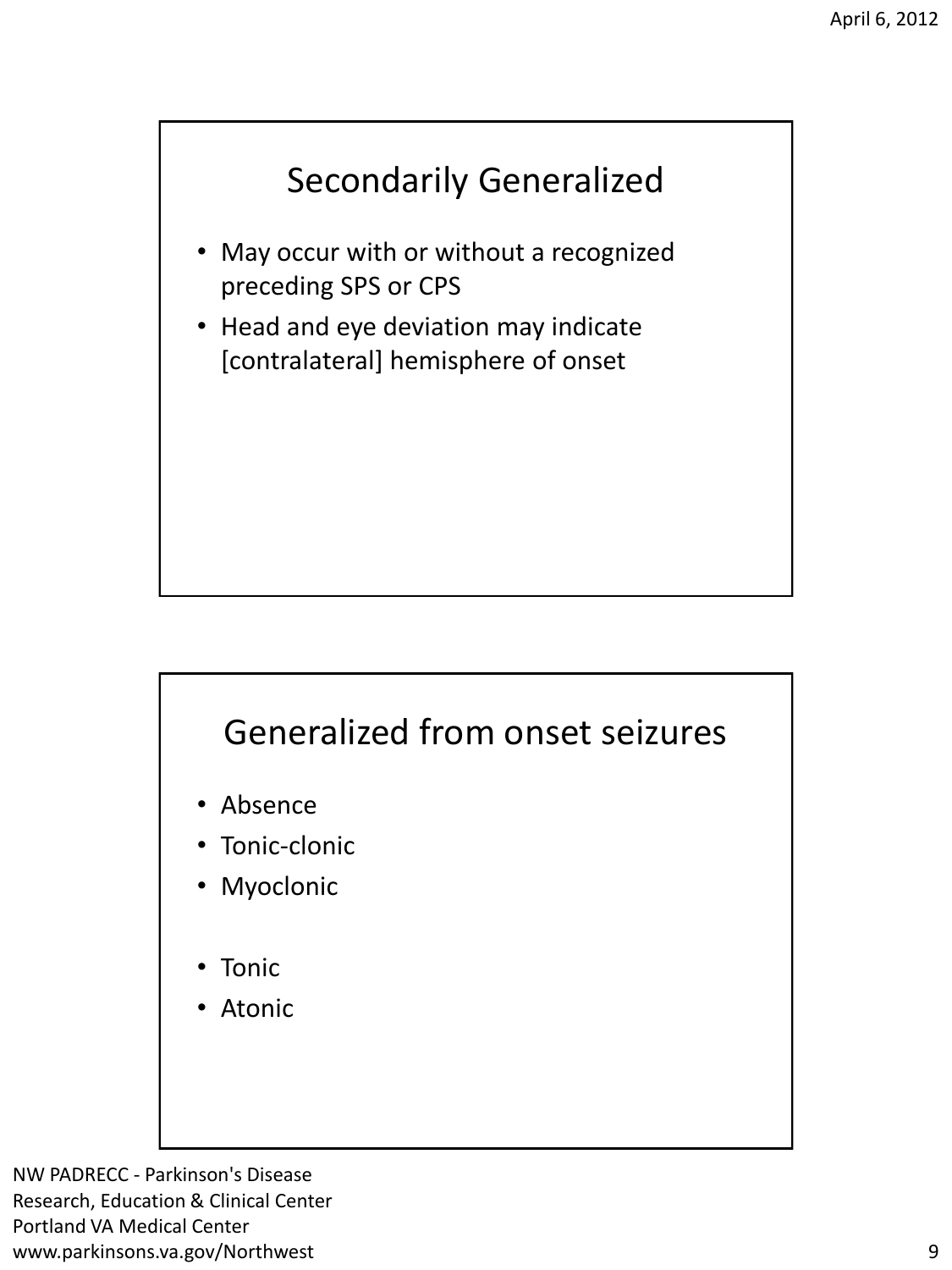## Absence Seizures

- Most commonly appear in childhood and resolve in adolescence
- Rarely presents in adulthood
- May persist into adulthood as part of JME or JAE

#### Absence

- Sudden onset behavioral arrest, unresponsiveness
- Typically less than 10 15 seconds
- Little or no postictal confusion
- May occur dozens of times in a day
- Can be made worse by sodium channel modulators such as CBZ, PHT, OXC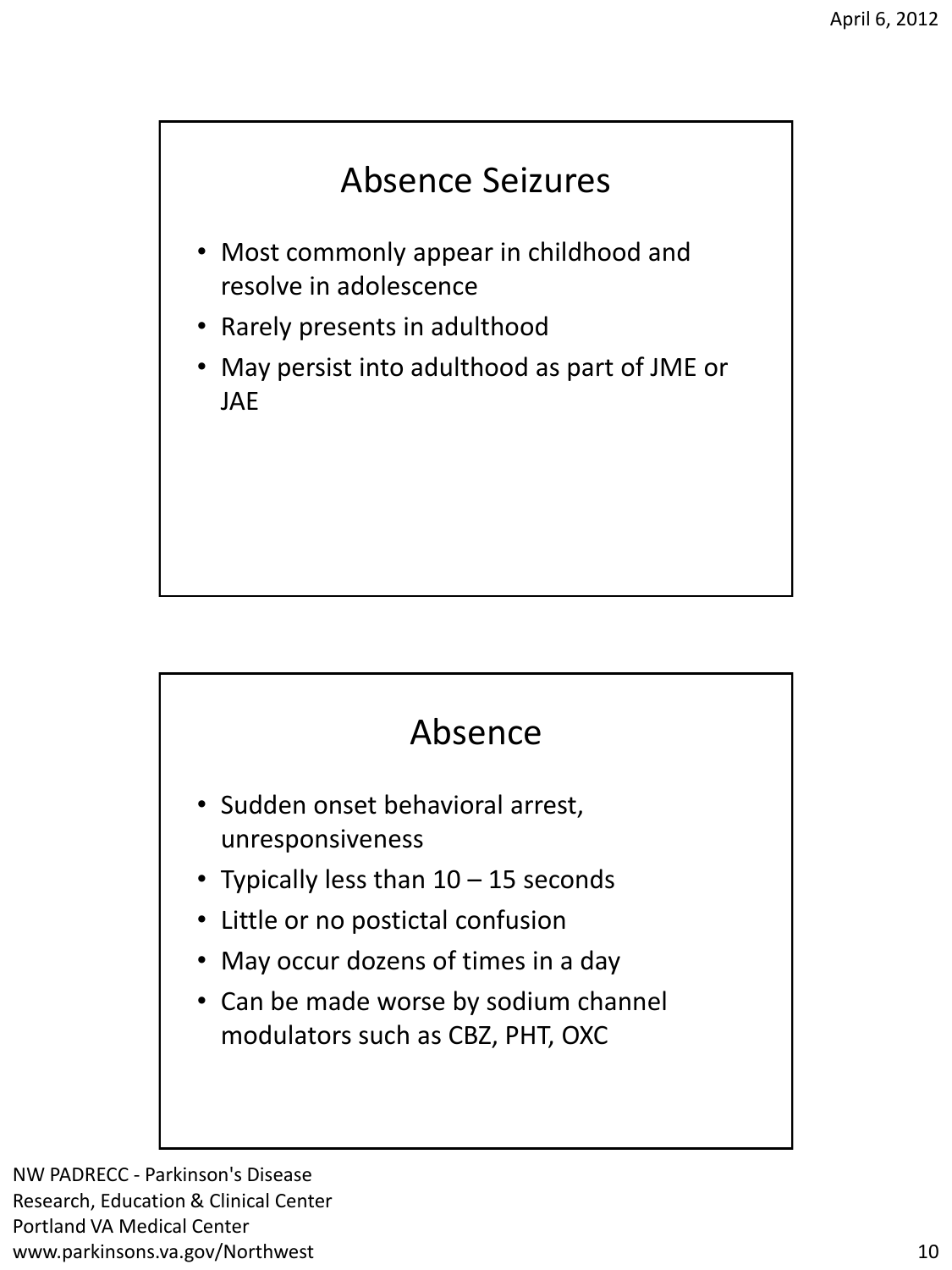#### Myoclonic Seizures

- Brief and shock-like
- Typically involve limbs but may involve torso or head
- Tendency to occur upon awakening
- May occur singly or in brief trains

#### Other uncommon seizure types

- Myoclonic
	- Generalized epilepsy phenomenon
	- Tend to occur close to sleep onset or upon awakening
- Tonic / Atonic (Drop attack)
	- Seen in Lennox-Gastaut and symptomatic generalized epilepsy syndromes
	- Very uncommon in adult-onset epilepsy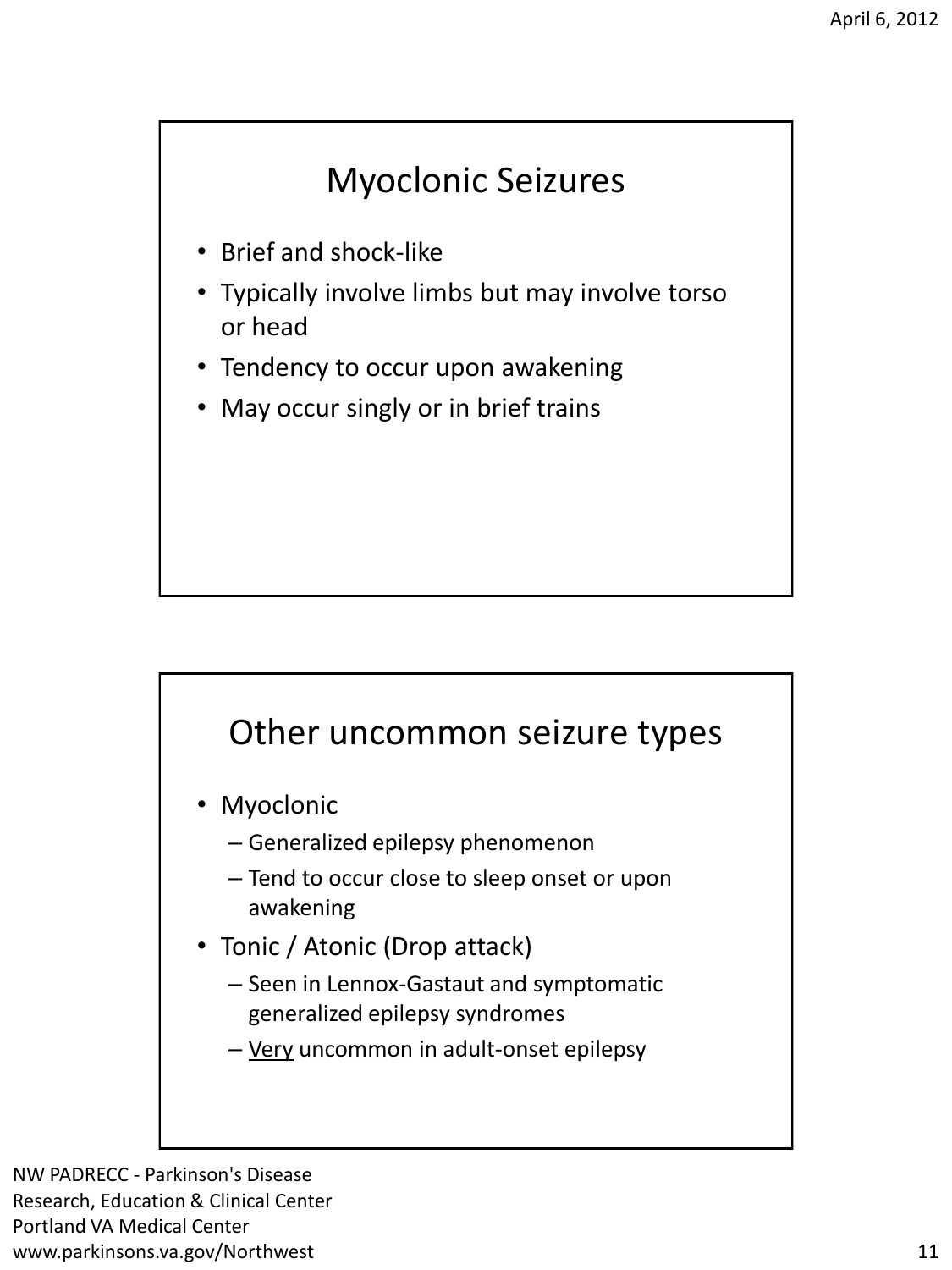

# Seizure Treatments • Anticonvulsant medication • Implantable devices – Vagal nerve stimulation – Responsive neurostimulation – Deep brain (thalamic) stimulation • Epilepsy surgery – Resection – Radiosurgery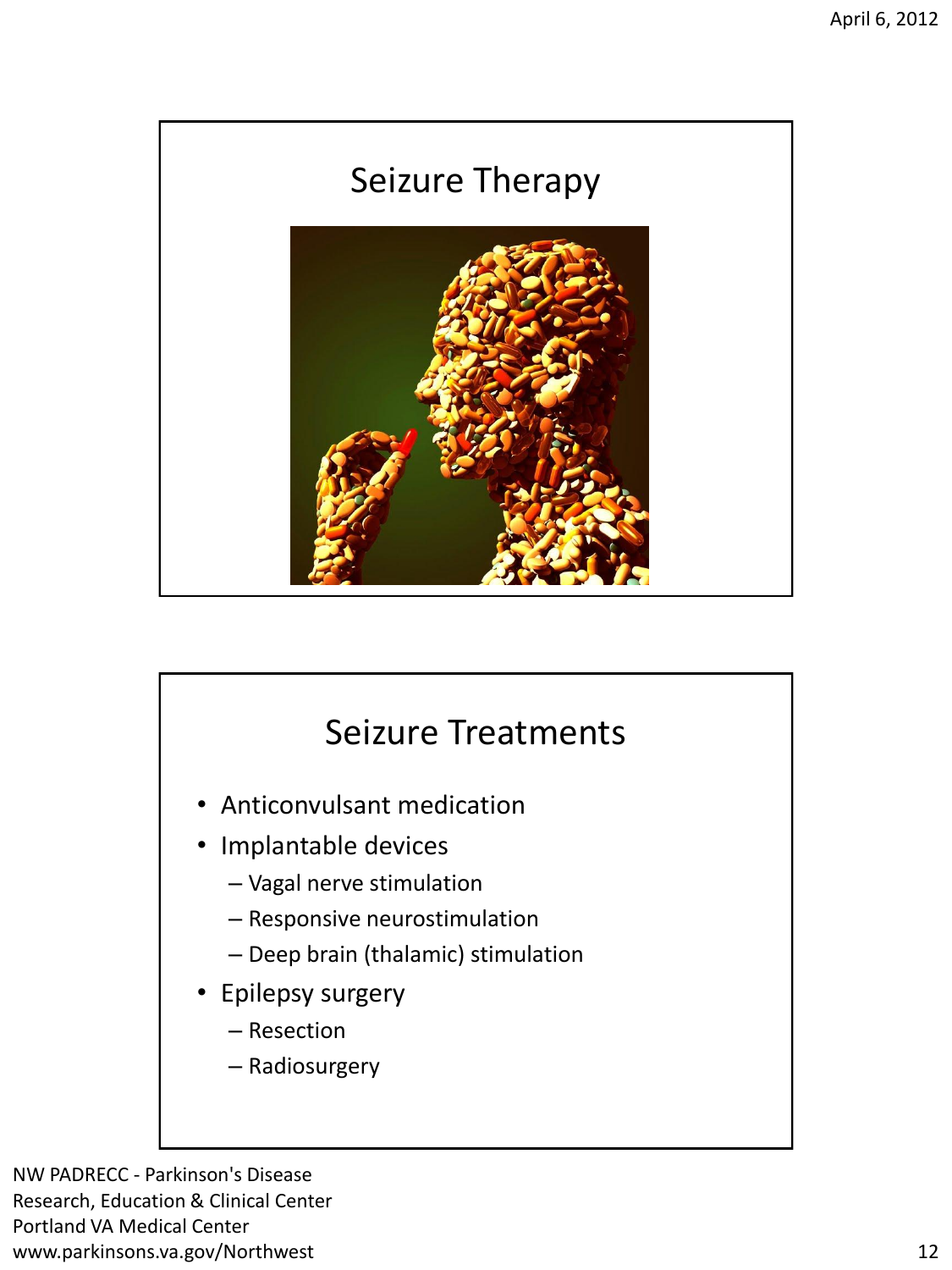## Older Anticonvulsants

- Phenobarbital
- Primidone
- Phenytoin
- Valproic acid \*
- Carbamazepine
- Clonazepam

## 2<sup>nd</sup> Generation Anticonvulsants

- Gabapentin
- Felbamate
- Lamotrigine \*
- Topiramate \*
- Levetiracetam \*
- Zonisamide \*
- Oxcarbazepine
- Pregabalin
- Lacosamide
- Clobazam\*
- Tiagabine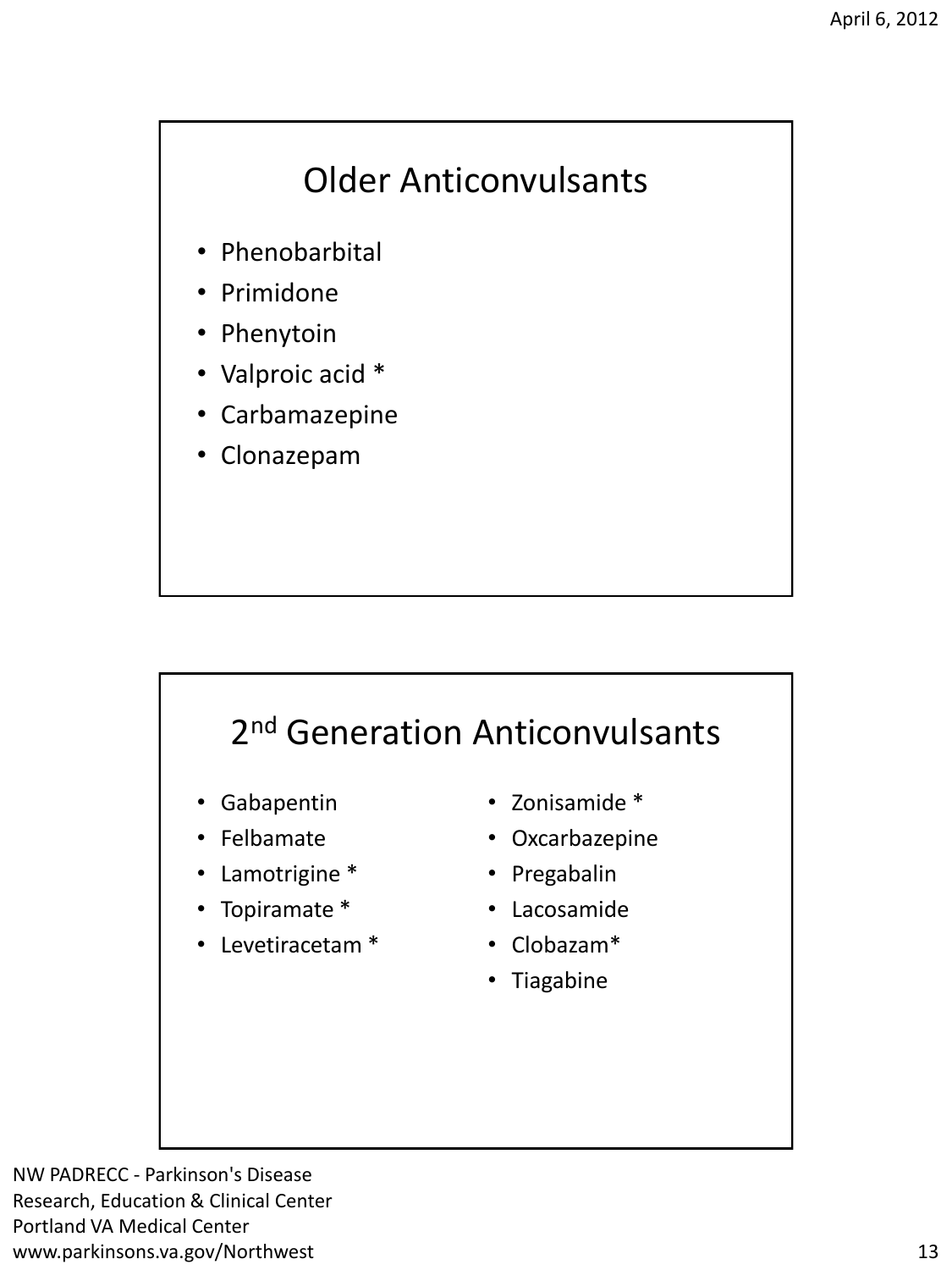

- Brivaracetam
	- Chemically related to but more potent than levetiracetam
- Eslicarbazepine
	- Active metabolite of oxcarbazepine

#### Phenobarbital/Primidone

- M.o.A. enhancement of GABA-A
- $\bullet$   $[+]$ 
	- Effective
	- inexpensive
	- can be taken QD
- [-]
	- side effects sedation, mood, bones, liver
	- drug interactions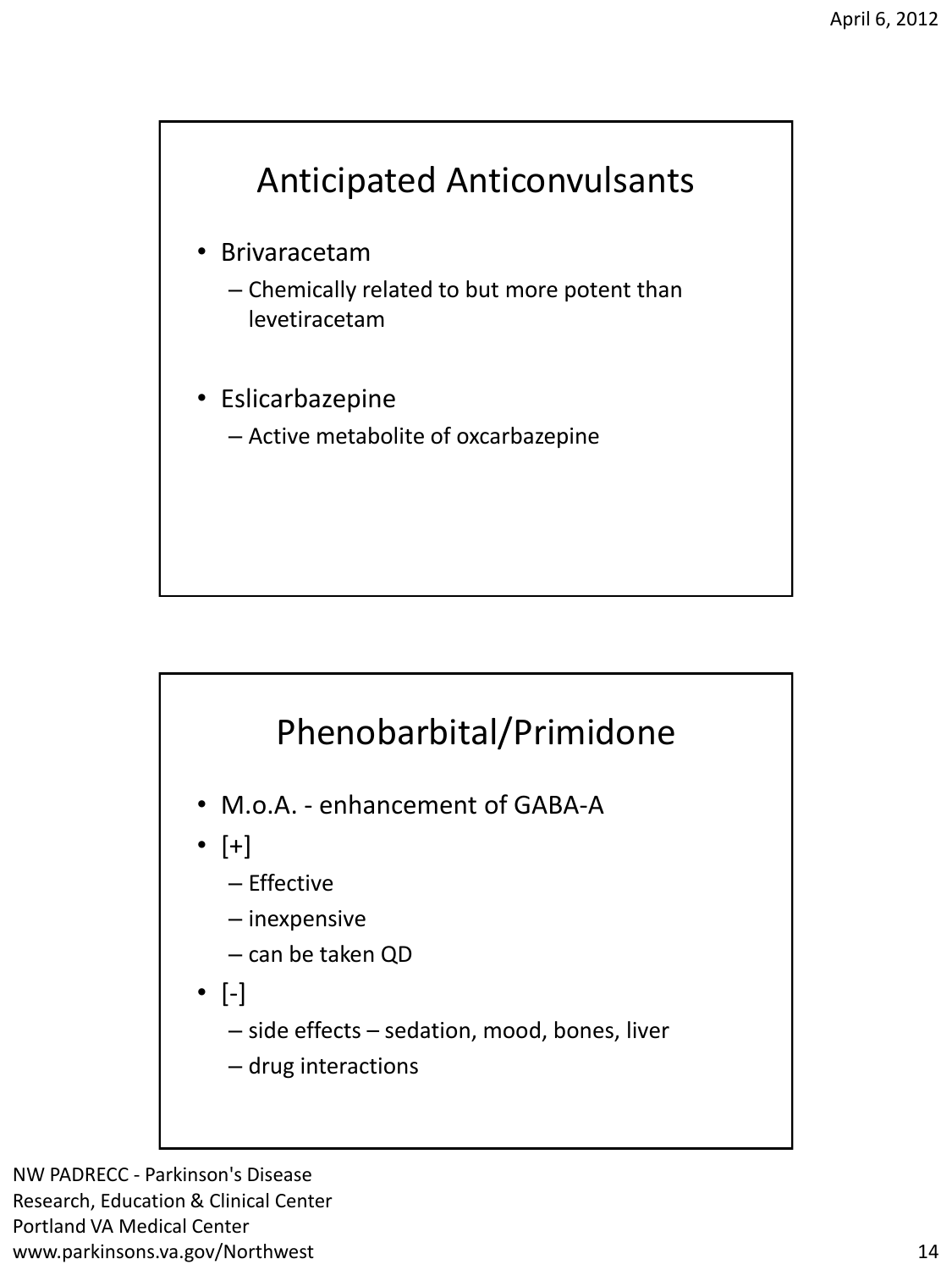

- M.o.A. inhibition of VG Na channels
- $\bullet$  [+]
	- effective
	- inexpensive
	- can be taken QD (Dilantin)
- [-]
	- non-linear kinetics
	- side effects (ataxia, gingival hyperplasia, PN)
	- drug interactions (p450 inducer)

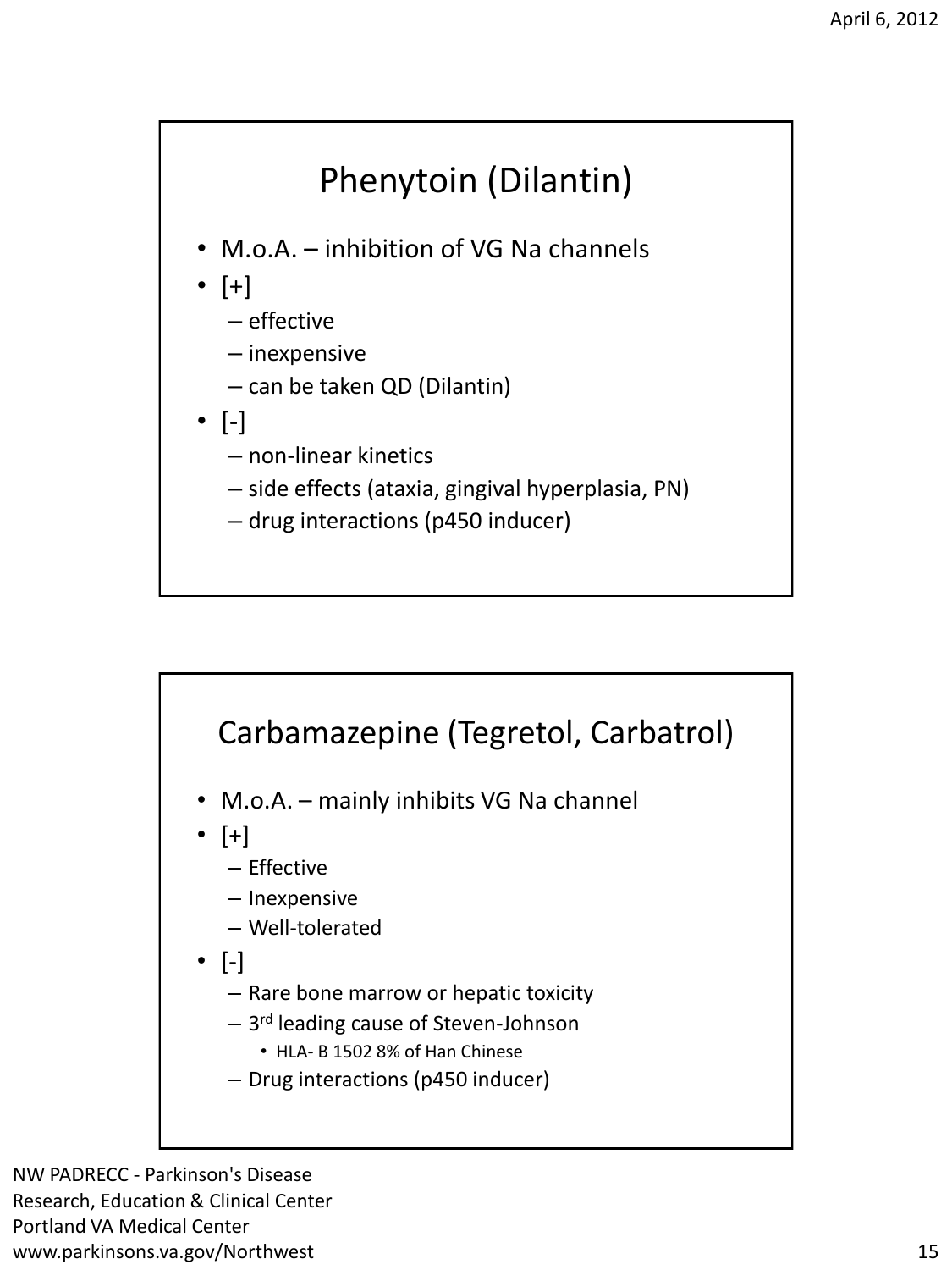

- M.o.A. mainly GABA-A modulation, also affects Ca and K conduction
- [+]
	- Broad Spectrum
	- Non-sedating
	- Available in QD preparation
- $\bullet$  [-]
	- Weight gain
	- Potential for hepatotoxicity
	- Hirsuitism, PCOS, teratogenicity



- Favorable side effect profile, some beneficial
- Renal clearance, no drug interactions
- Little toxicity
- [-]
	- Low efficacy (except in elderly)
	- TID dosing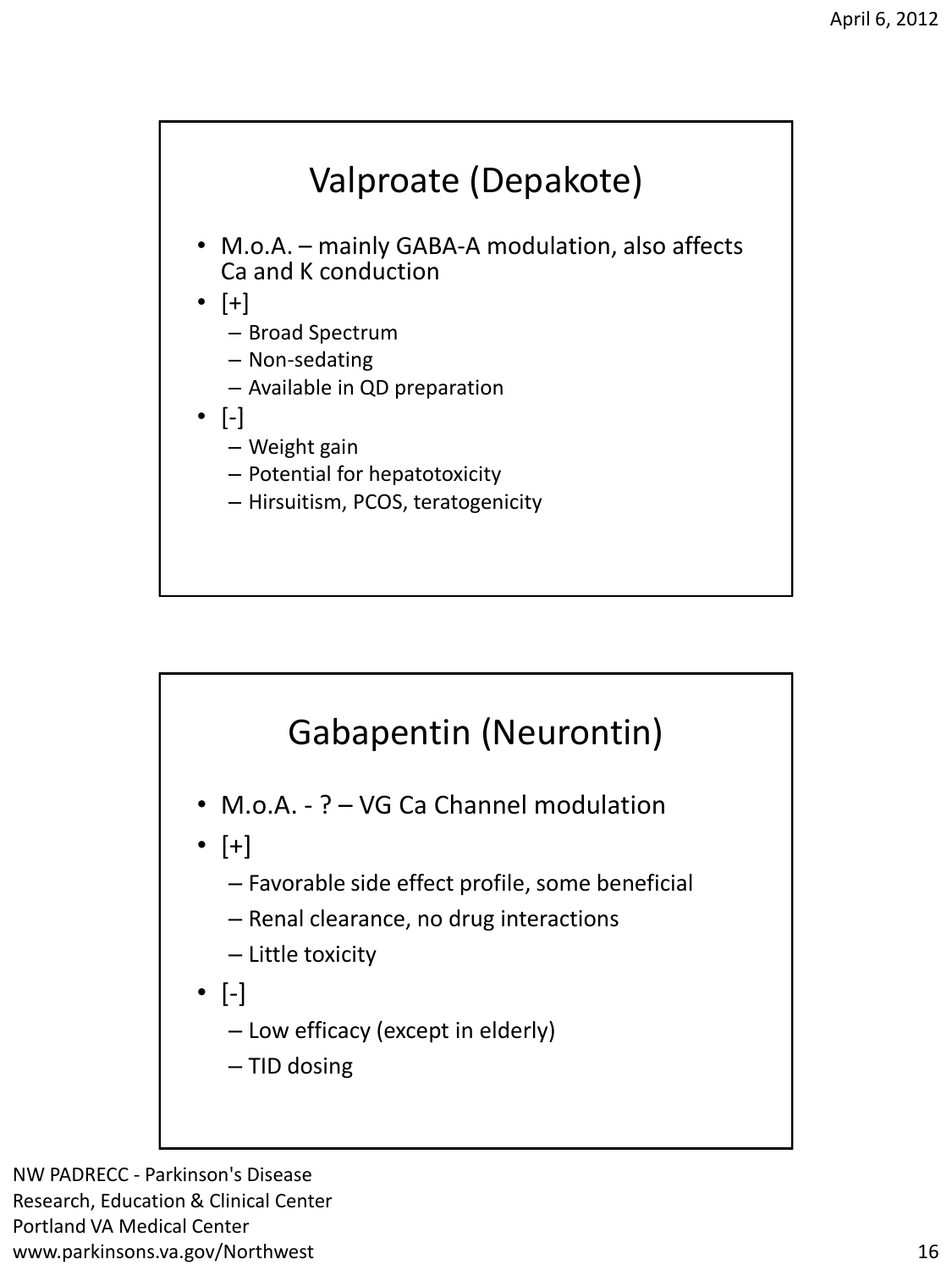## Lamotrigine (Lamictal)

- M.o.A. –VG Na Channel inhib, N-type Ca Channel modulation
- $\bullet$  [+]
	- Very favorable side effect profile, some beneficial
	- Broad spectrum
- $\bullet$  [-]
	- Rash, potential for S.J. synd, slow titration
	- Tremor, headache, insomnia



- M.o.A. VG Na, GABA, AMPA, Ca, etc.
- $\bullet$  [+]
	- Highly effective
	- Weight loss
	- Mood stabilizing, migraine preventive
- $\bullet$  [-]
	- \*Cognitive side effects
	- May cause renal stones
	- Weight loss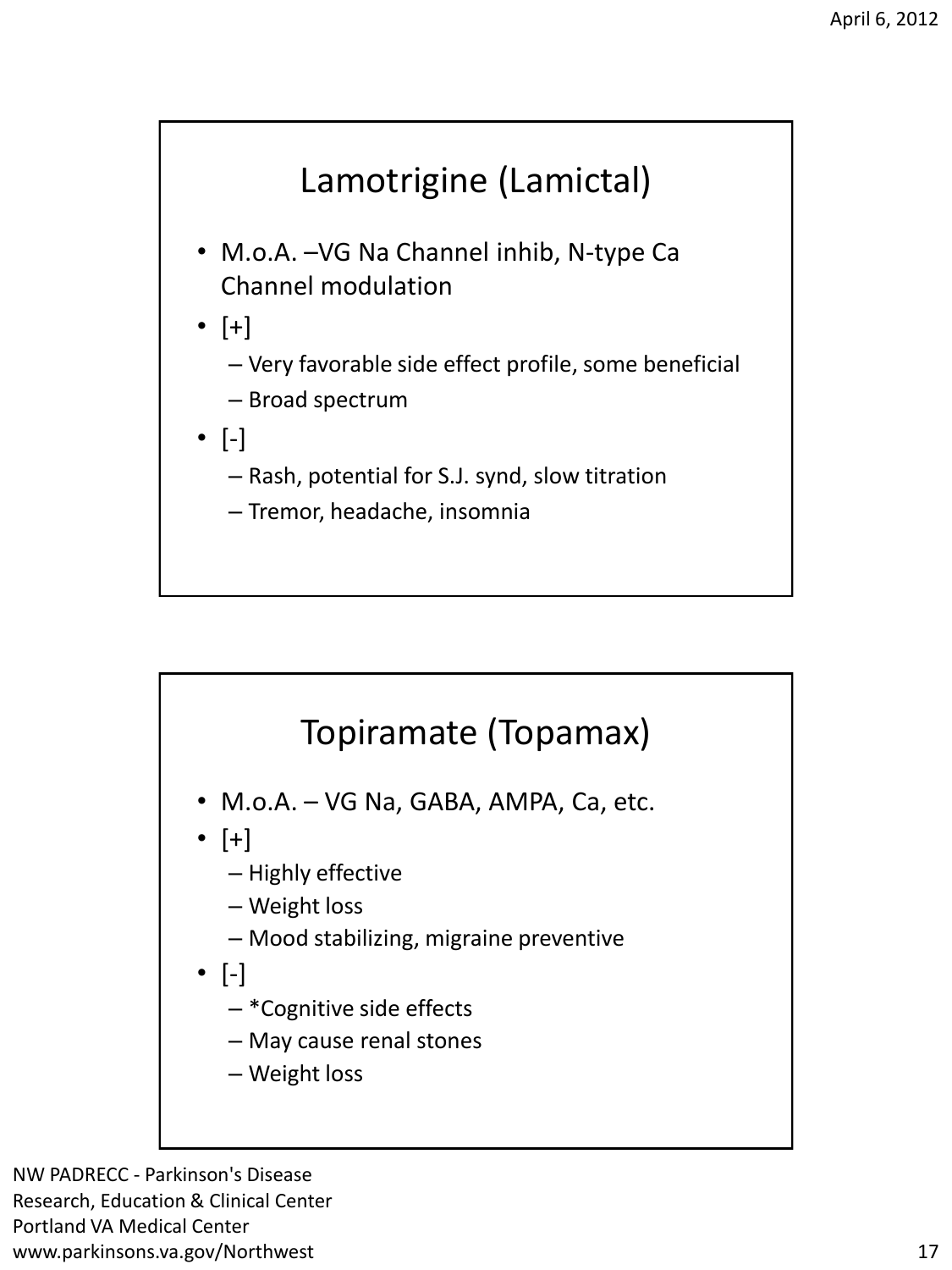

- M.o.A. binds SV2A synaptic vesicle protein
- [+]
	- Broad spectrum, effective
	- Renal clearance, no drug interactions
	- Safe
- $\bullet$  [-]
	- Mood and behavioral changes



- Must take into account additional factors
	- Menstrual cycle
	- Contraception
	- Potential for pregnancy/teratogenicity
	- Reduced drug levels during pregnancy
	- Cosmetic effects of anticonvulsants
	- Special attention to bone health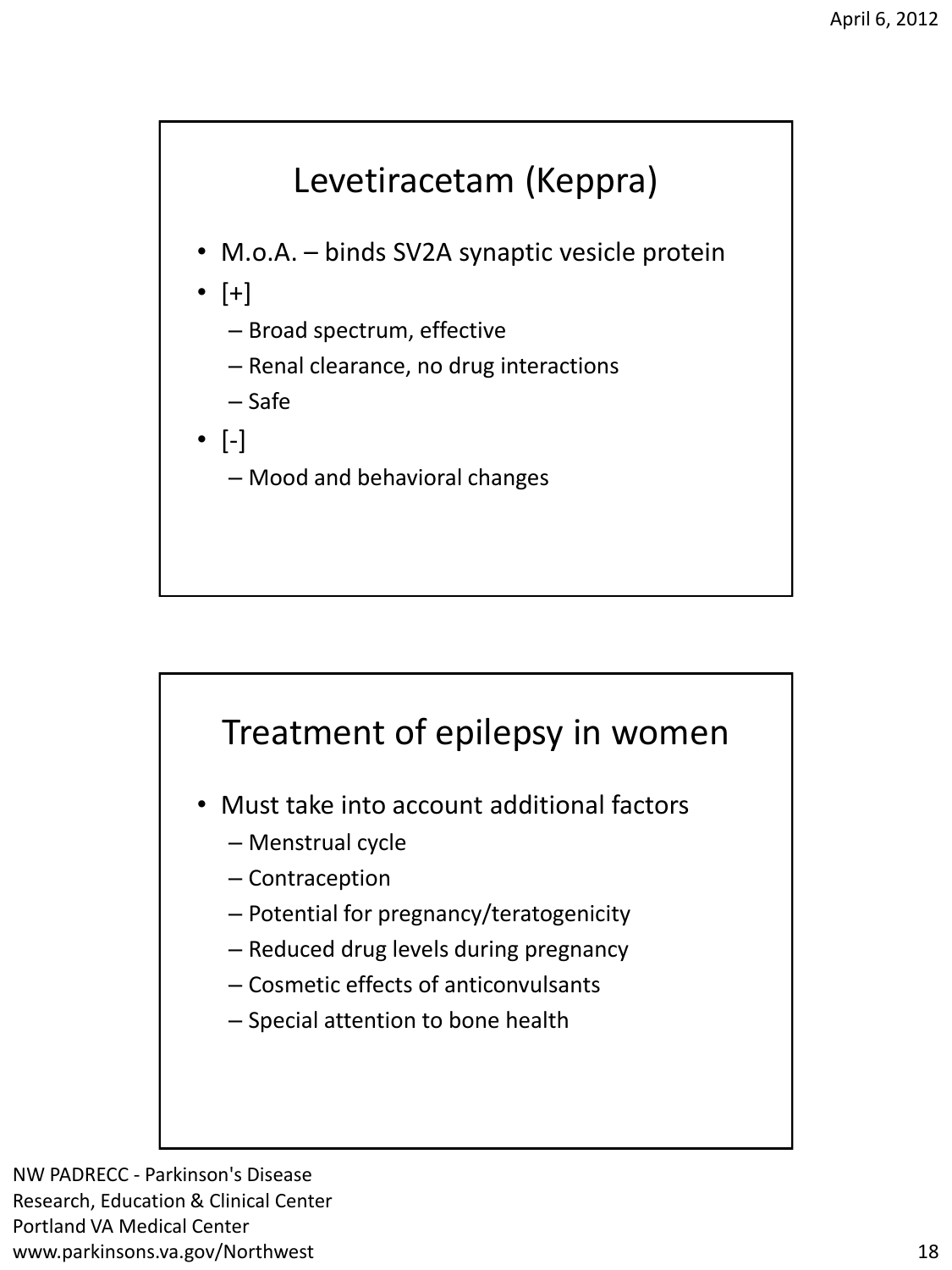#### Menstrual cycle and seizures

- Estrogen pro-convulsant
- Progesterone anti-convulsant
- Treatment of catamenial epilepsy
	- Increase AED during at risk period
	- Add BZD during at risk period
	- OCP
	- Progesterone IM depot

#### Contraception

- Estrogen and progesterone metabolized by p450
- Several AEDs decrease effectiveness of OCP
- Higher dose OCPs may be more effective
- Depot progesterone or IUD recommended
- OCP may reduce LMT levels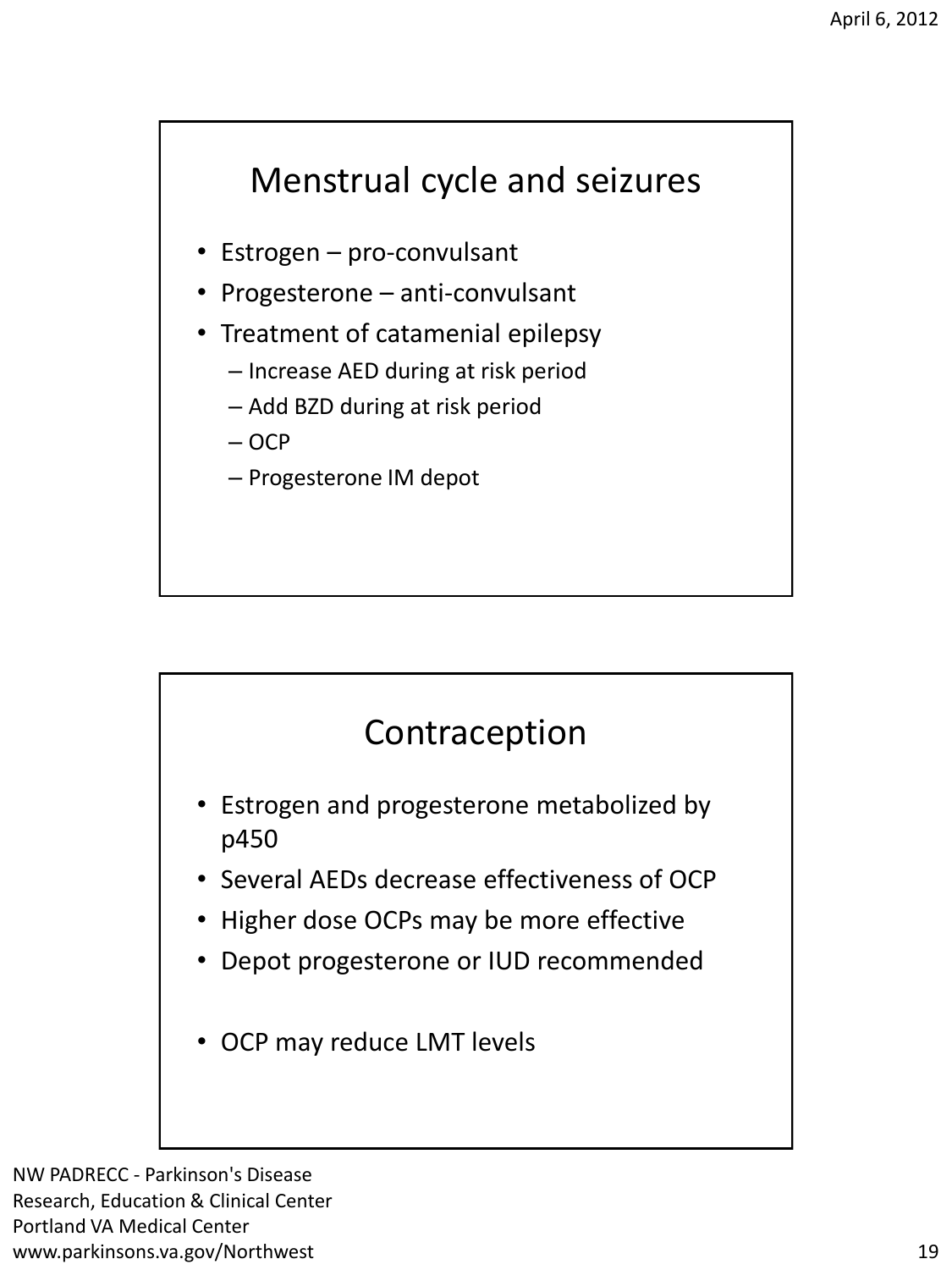#### Pregnancy - counseling

- Risk of birth defects increased 2x in WWE
- All AEDs potentially teratogenic
- Seizures during pregnancy also hazardous
- Planned better than unplanned
	- Seizure free 1 year before pregnant, high probability seizure free through pregnancy
	- $-$  Major organogenesis occurs early in 1<sup>st</sup> trimester (before she knows)
	- Selection of effective and preferable AEDs prior to pregnancy is critical